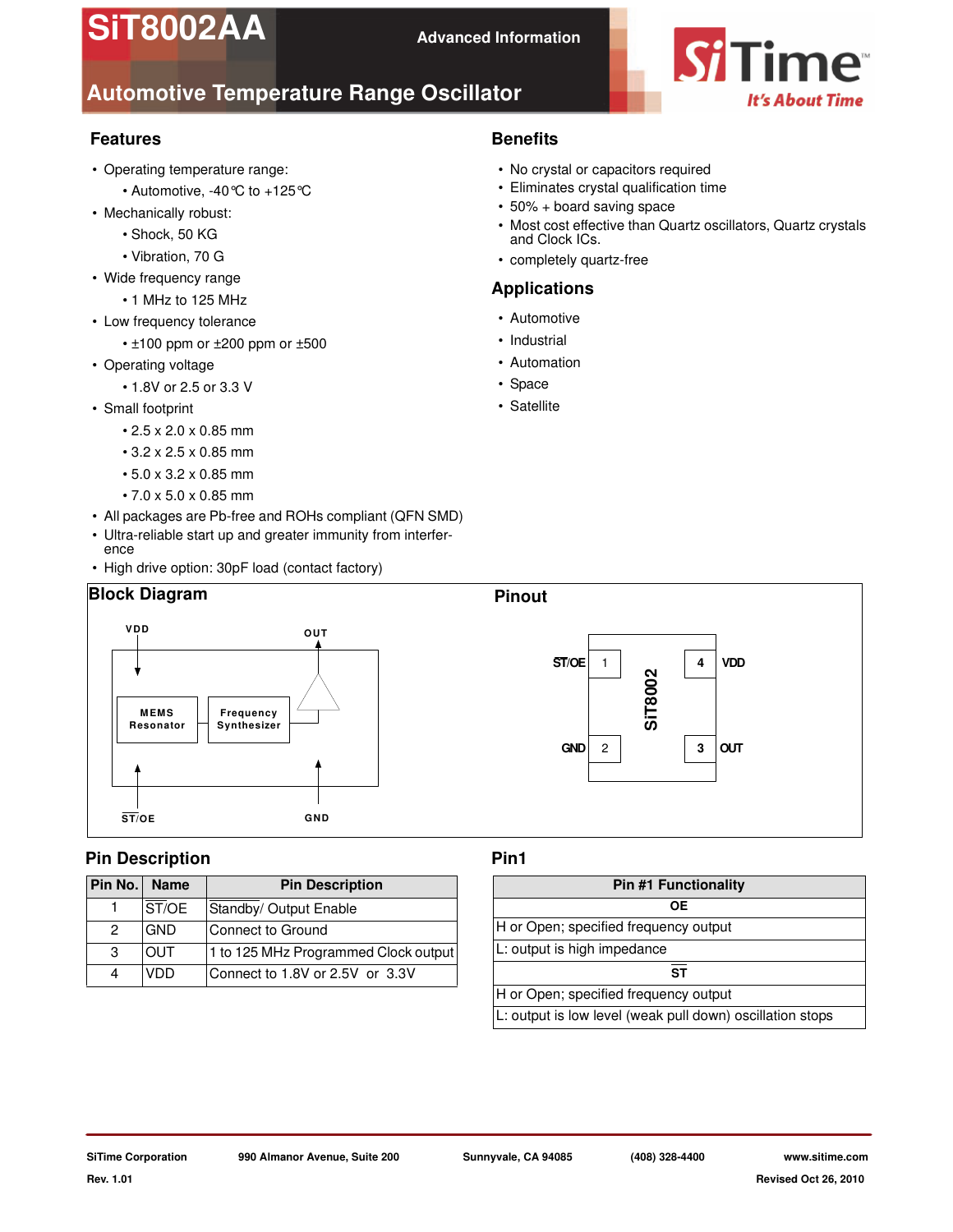



## **Description**

The SiT8002AA oscillator family is composed of the world's smallest, high-performance programmable oscillators. The SiT8002AA is suitable for use in clock generation for automotive, industrial, and space/Satellite applications.

MEMS resonators are 1000x smaller by volume than quartz resonators and are built in high volume CMOS fabs instead of small custom manufacturing facilities. Due to their small size, massive lot sizes, and simpler manufacturing processes MEMS oscillators are inherently more reliable, have more consistent performance and are always in stock.

The SiT8002AA, by eliminating the quartz crystals, has improved immunity to the environmental effects of vibration, shock, strain, and humidity.

#### **Absolute Maximum Ratings**

Attempted operation outside the absolute maximum ratings of the part may cause permanent damage to the part. Actual performance of the IC is only guaranteed within the operational specifications not absolute maximum ratings.

#### **Absolute Maximum Table**

| <b>Parameter</b>                                                     | Min.   | Max.      | Unit               |
|----------------------------------------------------------------------|--------|-----------|--------------------|
| Storage Temperature                                                  | -65    | 150       | °C                 |
| <b>VDD</b>                                                           | $-0.5$ | $+3.65$   |                    |
| Electrostatic Discharge                                              |        | 6000      |                    |
| Theta JA (with copper plane on VDD and GND)                          |        | 75        | $\degree$ C/W      |
| Theta JC (with PCB traces of 0.010 inch to all pins)                 |        | 24        | $\rm ^{\circ}$ C/W |
| Soldering Temperature (follow standard Pb free soldering guidelines) |        | 260       | °C                 |
| Number of Program Writes                                             |        |           | <b>NA</b>          |
| Program Retention over -40 to 125C, Process, VDD (0 to 3.6V)         |        | $1.000 +$ | years              |

#### **Operating Conditions**

| <b>Parameter</b>                        | Min.  | Typ.                     | Max. | <b>Unit</b> |
|-----------------------------------------|-------|--------------------------|------|-------------|
| Supply Voltages, VDD <sup>[1]</sup>     | 2.97  | 3.3                      | 3.63 |             |
|                                         | 2.25  | 2.5                      | 2.75 |             |
|                                         | 1.7   | 1.8                      | 1.9  |             |
| Automotive Operating Temperature        | $-40$ | $\overline{\phantom{a}}$ | 125  | °C          |
| Maximum Load Capacitance <sup>[2]</sup> |       |                          | 15   | pF          |
| <b>VDD Ramp Time</b>                    |       | $\overline{\phantom{0}}$ | 200  | ms          |

#### **Environmental Compliance**

| <b>Parameter</b>           | <b>Condition/Test Method</b>     |
|----------------------------|----------------------------------|
| Mechanical Shock           | MIL-STD-883F, Method 2002, 50 KG |
| Mechanical Vibration       | MIL-STD-883F, Method 2007, 70 G  |
| Temperature Cycle          | JESD22, Method A104              |
| Solderability              | MIL-STD-883F, Method 2003        |
| Moisture Sensibility Level | IMSL1                            |

**Notes:** 

1. The 2.5V device can operate from 2.25V to 3.63V with higher output drive, however, the data sheet parameters cannot be guaranteed. Please contact factory for this option.

2. The output driver strenght can be programmed to drive up to 30pF load. Please contact factory for this option.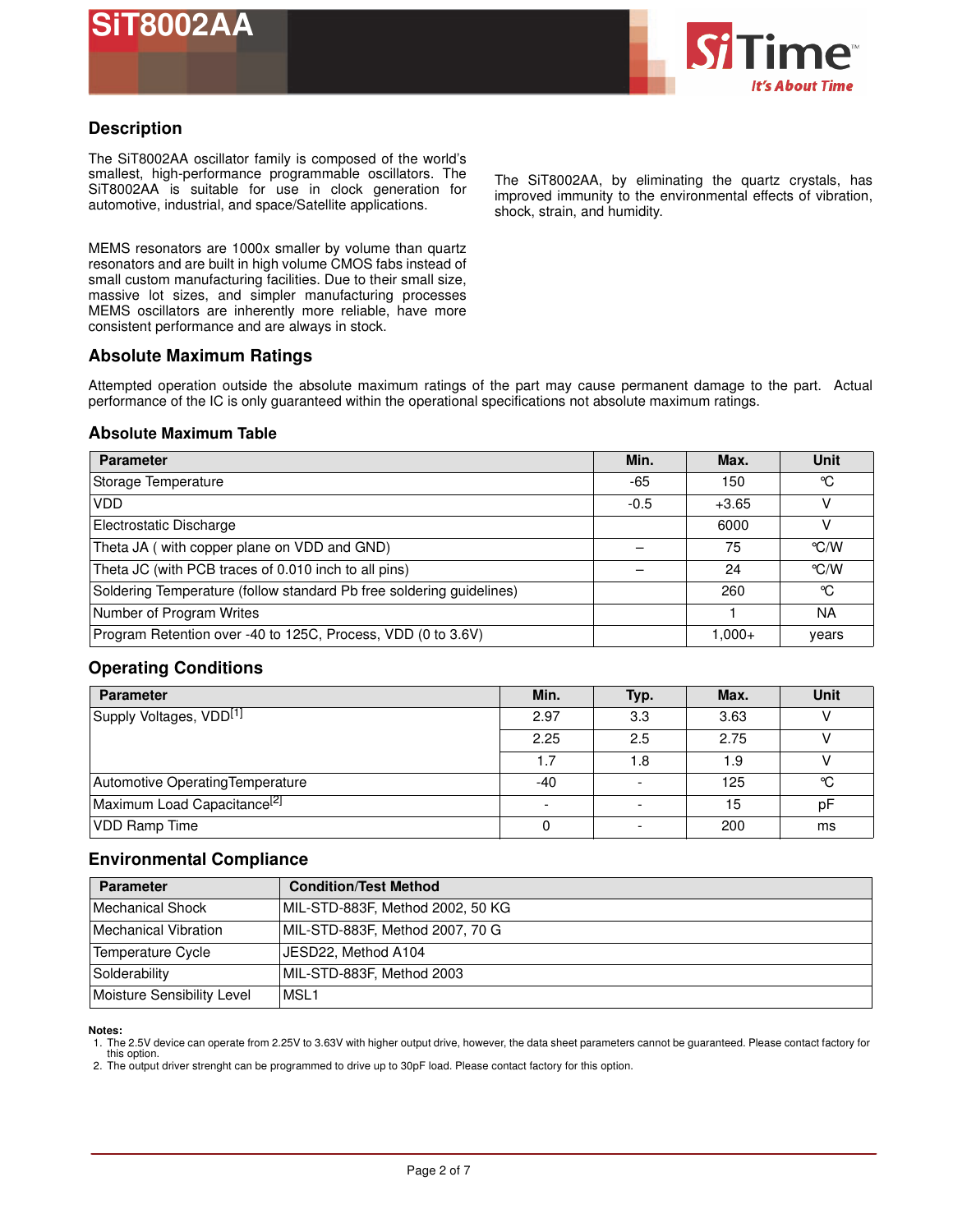

# **DC Electrical Specifications**

 $@VDD = 3.3V \pm 10\%, -40 \text{ to } 125^{\circ}\text{C}$ 

| <b>Parameter</b>          | <b>Condition</b>                                    | Min. | Typ. | Max.                     | Unit |
|---------------------------|-----------------------------------------------------|------|------|--------------------------|------|
| Voltage Output High       | $IOH = -20 mA$                                      | 70   |      | $\overline{\phantom{0}}$ | %Vdd |
| <b>Voltage Output Low</b> | $1OL = 20 mA$                                       |      |      | 30                       | %Vdd |
| Input Voltage High        | Pin 1                                               | 70   |      |                          | %Vdd |
| Input Voltage Low         | Pin 1                                               |      |      | 30                       | %Vdd |
| <b>Operating Current</b>  | Output frequency = 65 MHz, 15 pF load               |      |      | 30                       | mA   |
| <b>Standby Current</b>    | Output is weakly pulled down, $\overline{ST}$ = GND |      | 30   | 80                       | uA   |
| Power Up Time             | Time from minimum power supply voltage              |      | 12   | 50                       | ms   |

# @VDD = 2.5V ±10%, -40 to 125°C

| <b>Parameter</b>          | <b>Condition</b>                                    | Min. | Typ. | Max.                     | <b>Unit</b> |
|---------------------------|-----------------------------------------------------|------|------|--------------------------|-------------|
| Voltage Output High       | $IOH = -15 mA$                                      | 70   |      |                          | %Vdd        |
| <b>Voltage Output Low</b> | $\text{IOL} = 15 \text{ mA}$                        |      |      | 30                       | %Vdd        |
| Input Voltage High        | Pin 1                                               | 70   | -    | $\overline{\phantom{a}}$ | %Vdd        |
| Input Voltage Low         | Pin 1                                               |      |      | 30                       | %Vdd        |
| <b>Operating Current</b>  | Output frequency = 65 MHz, 15 pF load               |      |      | 30                       | mA          |
| <b>Standby Current</b>    | Output is weakly pulled down, $\overline{ST}$ = GND |      | 30   | 80                       | uA          |
| Power Up Time             | Time from minimum power supply voltage              |      | 12   | 50                       | ms          |

#### @VDD = 1.8V ±5%, -40 to 125°C

| <b>Parameter</b>          | <b>Condition</b>                                    | Min. | Typ. | Max. | <b>Unit</b> |
|---------------------------|-----------------------------------------------------|------|------|------|-------------|
| Voltage Output High       | $IOH = -10 mA$                                      | 70   |      |      | %Vdd        |
| <b>Voltage Output Low</b> | $1OL = 10 mA$                                       |      |      | 30   | %Vdd        |
| Input Voltage High        | Pin 1                                               | 70   |      |      | %Vdd        |
| Input Voltage Low         | Pin 1                                               |      |      | 30   | %Vdd        |
| <b>Operating Current</b>  | Output frequency = 65 MHz, 15 pF load               |      |      | 25   | mA          |
| <b>Standby Current</b>    | Output is weakly pulled down, $\overline{ST}$ = GND |      | 30   | 80   | uA          |
| Power Up Time             | Time from minimum power supply voltage              |      | 12   | 50   | ms          |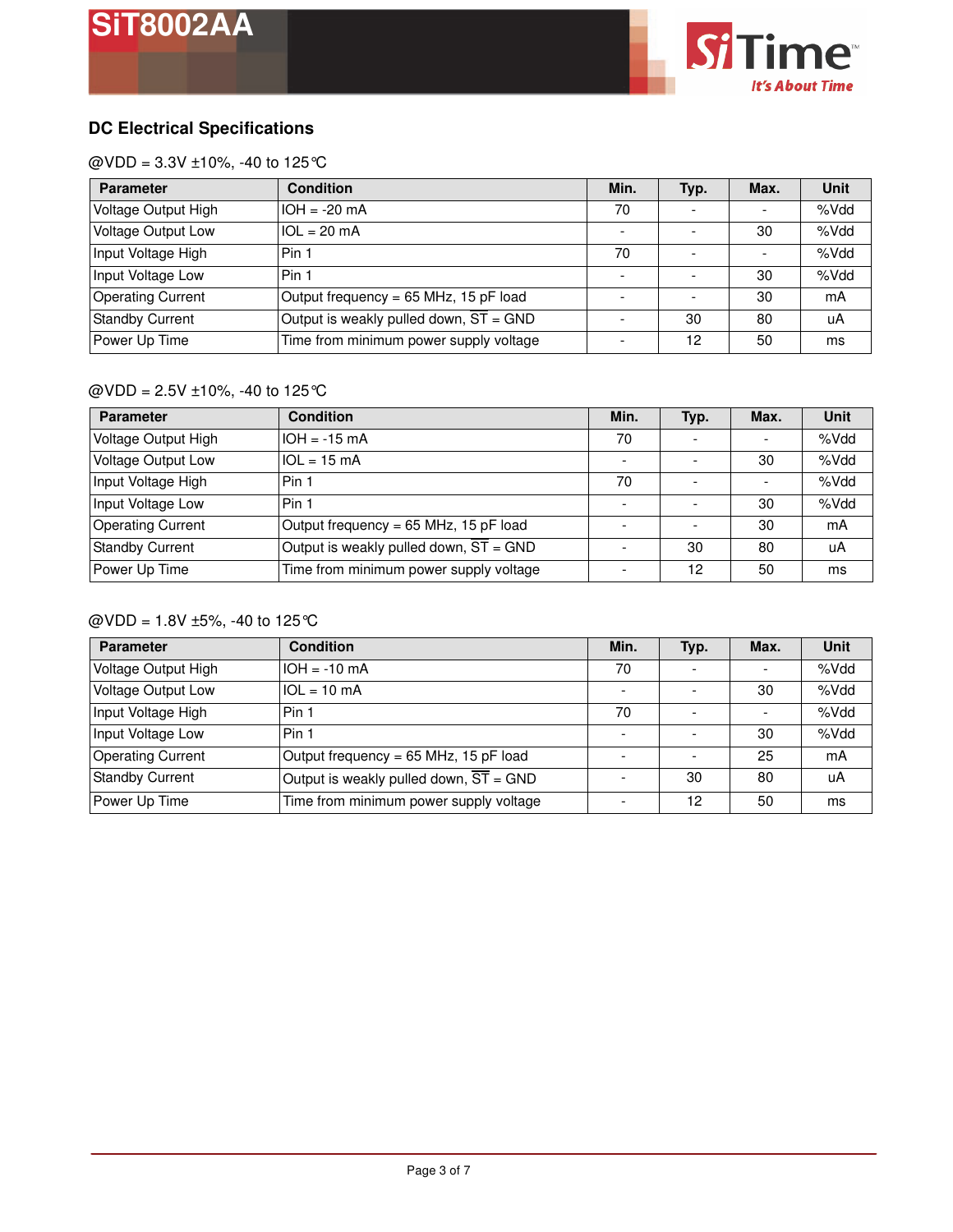

# **AC Electrical Specifications**

@VDD =  $3.3V \pm 10$ %, -40 to 125 °C

| <b>Parameter</b>              | <b>Condition</b>                                                        | Min.   | Typ. | Max.   | <b>Unit</b> |
|-------------------------------|-------------------------------------------------------------------------|--------|------|--------|-------------|
| <b>Clock Output Frequency</b> |                                                                         |        |      | 125    | <b>MHz</b>  |
| <b>Frequency Tolerance</b>    | Initial tolerance, operating temperature, rated                         | $-100$ |      | $+100$ | ppm         |
|                               | power supply voltage change, load change, aging,<br>shock and vibration | $-200$ |      | $+200$ | ppm         |
|                               |                                                                         | $-500$ |      | $+500$ | ppm         |
| Clock Output Duty Cycle       | Output frequency= 1 MHz to 125 MHz                                      | 45     |      | 55     | %           |
| <b>Clock Output Rise Time</b> | 15 pF Load, 20% to 80% VDD                                              |        | 1.0  | 3      | ns          |
| <b>Clock Output Fall Time</b> | 15 pF Load, 80% to 20% VDD                                              |        | 1.0  | 3      | ns          |
| Pk-pk Period Jitter           | Output frequency = 24 MHz                                               |        | 100  | 125    | ps          |
|                               | Output frequency = 100 MHz                                              |        | 60   | 75     | DS          |

# @VDD = 2.5V ±10%, -40 to 125°C

| <b>Parameter</b>              | <b>Condition</b>                                                        | Min.   | Typ. | Max.   | <b>Unit</b> |
|-------------------------------|-------------------------------------------------------------------------|--------|------|--------|-------------|
| <b>Clock Output Frequency</b> |                                                                         |        |      | 125    | <b>MHz</b>  |
| <b>Frequency Tolerance</b>    | Initial tolerance, operating temperature, rated                         | $-100$ |      | $+100$ | ppm         |
|                               | power supply voltage change, load change, aging,<br>shock and vibration | $-200$ |      | $+200$ | ppm         |
|                               |                                                                         | $-500$ |      | $+500$ | ppm         |
| Clock Output Duty Cycle       | Output frequency= 1MHz to 125MHz                                        | 45     |      | 55     | $\%$        |
| <b>Clock Output Rise Time</b> | 15 pF Load, 20% to 80% VDD                                              |        | 1.0  | 3      | ns          |
| Clock Output Fall Time        | 15 pF Load, 80% to 20% VDD                                              |        | 1.0  | 3      | ns          |
| Pk-pk Period Jitter           | Output frequency = 24 MHz                                               |        | 130  | 150    | ps          |
|                               | Output frequency = 100 MHz                                              |        | 60   | 75     | ps          |

# $@VDD = 1.8V \pm 5\%, -40 \text{ to } 125^{\circ}\text{C}$

| <b>Parameter</b>              | Condition                                                               | Min.   | Typ. | Max.   | Unit       |
|-------------------------------|-------------------------------------------------------------------------|--------|------|--------|------------|
| <b>Clock Output Frequency</b> |                                                                         |        |      | 125    | <b>MHz</b> |
| <b>Frequency Tolerance</b>    | Initial tolerance, operating temperature, rated                         | -50    |      | $+50$  | ppm        |
|                               | power supply voltage change, load change, aging,<br>shock and vibration | $-100$ |      | $+100$ | ppm        |
| Clock Output Duty Cycle       | Output frequency= 1 MHz to 65MHz                                        | 45     |      | 55     | %          |
|                               | Output frequency= 65 MHz to 125MHz                                      | 40     |      | 60     | $\%$       |
| <b>Clock Output Rise Time</b> | 15 pF Load, 20% to 80% VDD                                              |        | 1.0  | 3      | ns         |
| <b>Clock Output Fall Time</b> | 15 pF Load, 80% to 20% VDD                                              |        | 1.0  | 3      | ns         |
| Pk-pk Period Jitter           | Output frequency = $24$ MHz                                             |        | 185  | 225    | ps         |
|                               | Output frequency = 100 MHz                                              |        | 100  | 125    | ps         |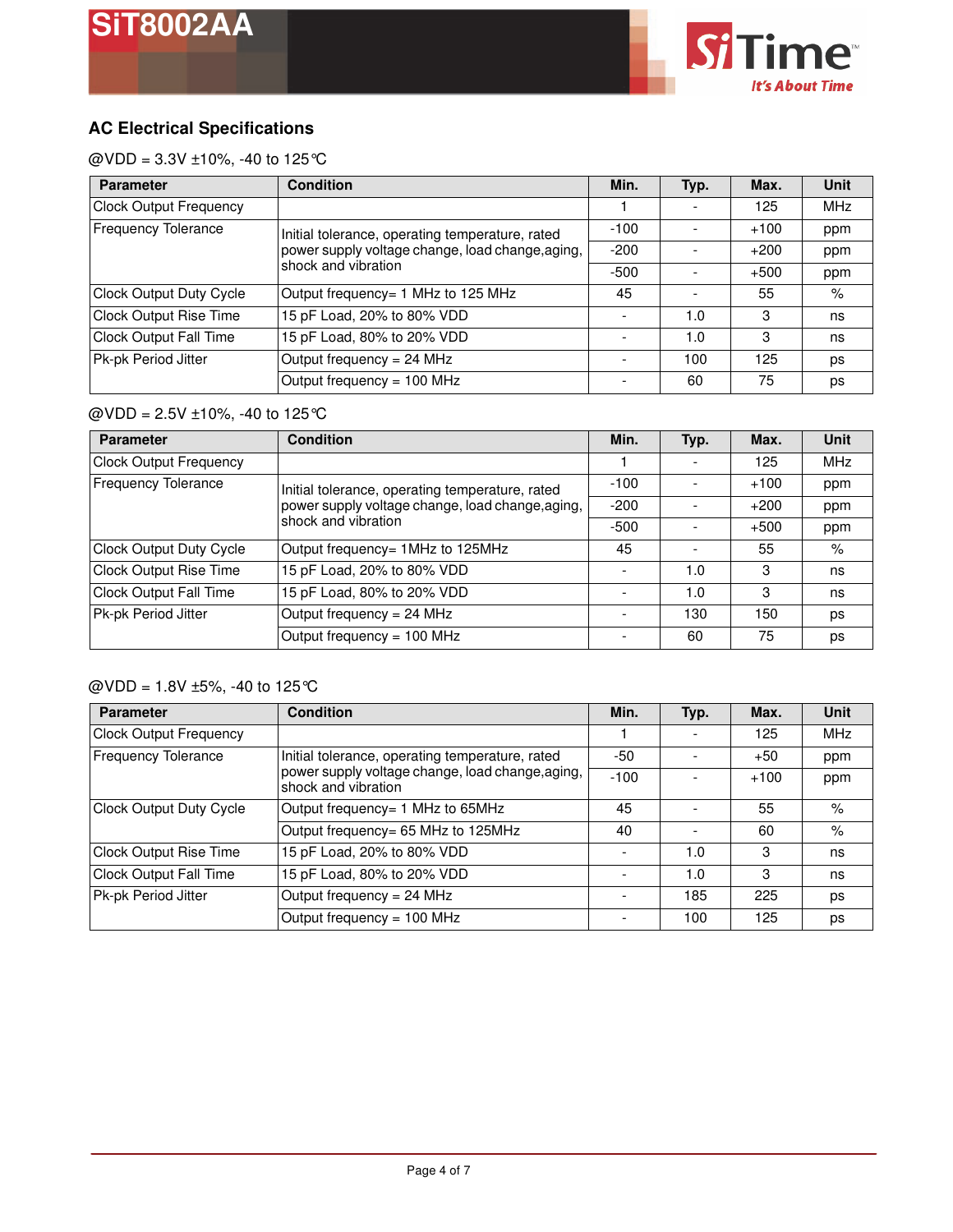



# **Ordering Information**



# **Package Information [3]**

#### **2.5 x 2.0 x 0.85mm**



#### **Dimension (mm) Land Pattern (recommneded) (mm)**

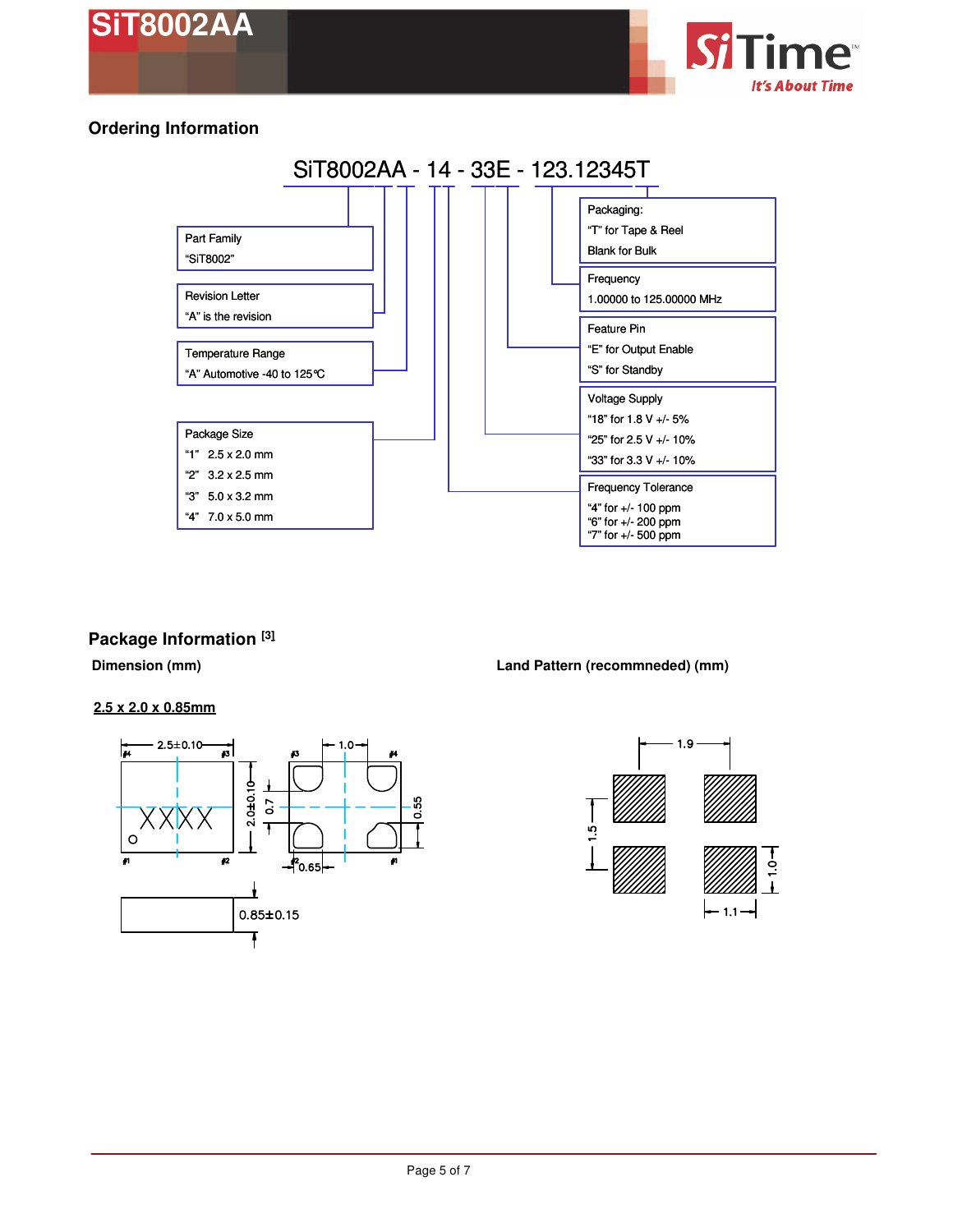



# **Package Information** (continued)**[3]**

#### **Dimension (mm) Land Pattern (recommneded) (mm)**

ာ့ $_{\rm -}$ 

#### **3.2 x 2.5 x 0.85mm**



#### **5.0 x 3.2 x 0.85mm**





2.2

 $+1.4+$ 

 $\ddot{ }$ .

#### **7.0 x 5.0 x 0.85mm**





#### **Note:**

.

3. xxxx top marking denotes manufacturing lot number.